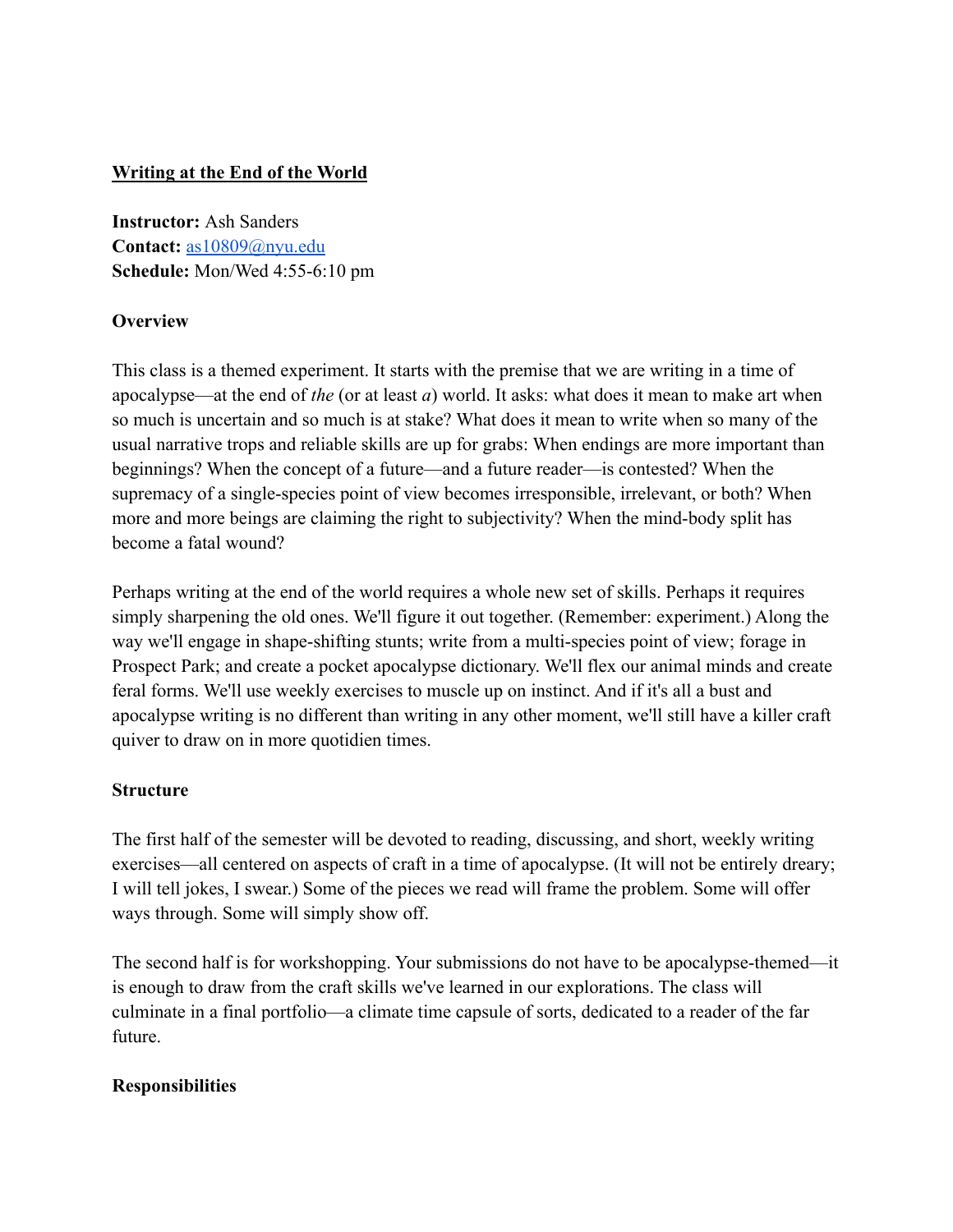# **Weekly Writing Exercises —** *due Monday*

Each week, we'll explore a different craft idea or skill for writing at the end of the world. You'll have a week to work on the exercise in the spirit of riffing and experimentation (out, out, perfectionism!). Each week, print a copy of your exercise to submit. I'll pick 1-2 people to share their exercises in class.

# **Weekly Readings** — *due in class Mondays and Wednesdays*

For the first half of the semester, you'll print out the assigned craft readings each week and mark them up with thoughts and comments. You'll also bring a bulleted list of 3-5 points to contribute to the group discussion. The readings will be available on NYU Classes or distributed in person.

## **Reading and Responding to Workshop Pieces** — *due before class*

There's no workshop without you, dear readers. So take your classmate's writing seriously. You'll be expected to read each submission at least twice, making notes and line edits on your copy. You'll also be expected to write a roughly one-page critique responding to the submission in greater detail. We'll go over workshop etiquette in greater depth in class, but your critiques should be a) constructive and b) focused on specific things the writer can do to improve the piece—from the level of words on up. It's not about whether you like it; it's about helping your classmates to write the best work they can.

## **Workshop Submissions** — *see schedule*

Each student will be workshopped three times. You should submit once in each genre—5-15 double-spaced pages for fiction and nonfiction, and three poems for poetry. If you'd like to try another genre (a play, for example, or a form-bending something-or-other) speak to me first. When it's your turn to submit (see the schedule below), print out 13 copies of your piece (don't make me say it: normal-sized font and margins) and bring them to class for the rest of us to mark up. Timeliness is supreme here, folks.

## **Embedded Activism Ethnography**

One of the premises of this class is that you can't think or write well about the end of the world without doing something about it. In that spirit, I'm asking you to pick an environmental justice/climate/animal or nature-themed community organization and attend three of their events, meetings, or other functions over the course of the semester. (I'll provide a list of organizations as a jumping-off point.) You can approach this as an activist or an anthropologist observer. (We'll talk about what this looks like in the Embeddedness section of the syllabus.) Either way, you'll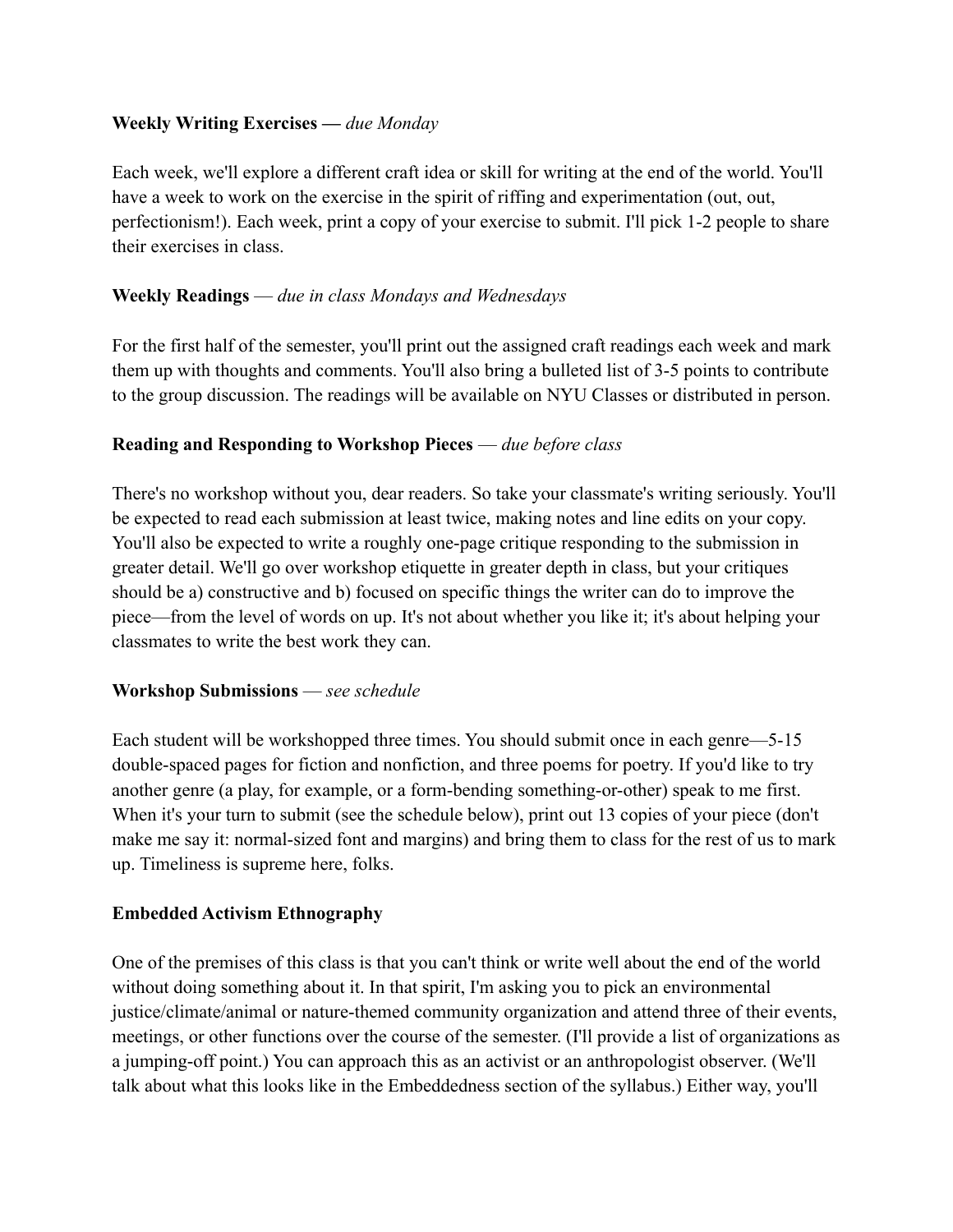produce a 4-5 page mini-ethnography of your experience—what you noticed, how people behaved, what you learned, whether you changed your mind about anything—and submit it as part of your final portfolio.

# **Final Portfolio**

When NASA launched the Voyager space probe in 1977, it had special cargo—a 12-inch, gold-plated record filled with sounds and images from earth, a sort of time capsule that could communicate the story of our earth to extraterrestrials in far distant space and time. Elsewhere on earth, a team of anthropologists, scientists and linguists huddled in meetings, trying to figure out how to dispose of nuclear waste safely. Their job: to communicate to whatever beings existed hundreds of thousands of years into the future to not enter radioactive waste storage sites. From this effort, the field of nuclear semiotics was born—filled with questions about how to communicate messages to the deep future, to beings that may or may not be anything like current human beings. Your final portfolio will be an exercise in climate semiotics. It will be a sort of Golden Record of your work, a time capsule of six pieces from class intended for a reader of the deep future. At least three of your pieces can be extensions of the exercises we've done in class, modeling different forms of apocalyptic communication (manifesto, embodied writing, algorithmic poetry, etc). One piece should be a revised version of one of your submissions from this semester, another should be your field notes/ethnography from your embed in an activist organization, and the final piece should be a letter addressed to a deep future reader about the portfolio and the times it was written in. Your portfolio can take any creative form you like (part digital; part video; a physical time capsule, etc). You will present something for your final portfolio on the last day of class.

# **Extra Credit**

During the semester, there will be chances to hone your writing skills for extra credit. I'll be organizing a foraging day in Prospect Park that will hone our attention and survival skills simultaneously, as well as other activities (readings, plant identification walks, etc) that will make us more intimate observers of our environment. I'll announce these opportunities in class, and each student can attend for the sheer love of the game, as well as 5% extra credit on top of their final grade.

# **Office Hours**

By appointment. You are required to meet with me at least once during the semester, and are free to do so as much as you like. Please email to schedule a time. Don't be a stranger.

# **Grading**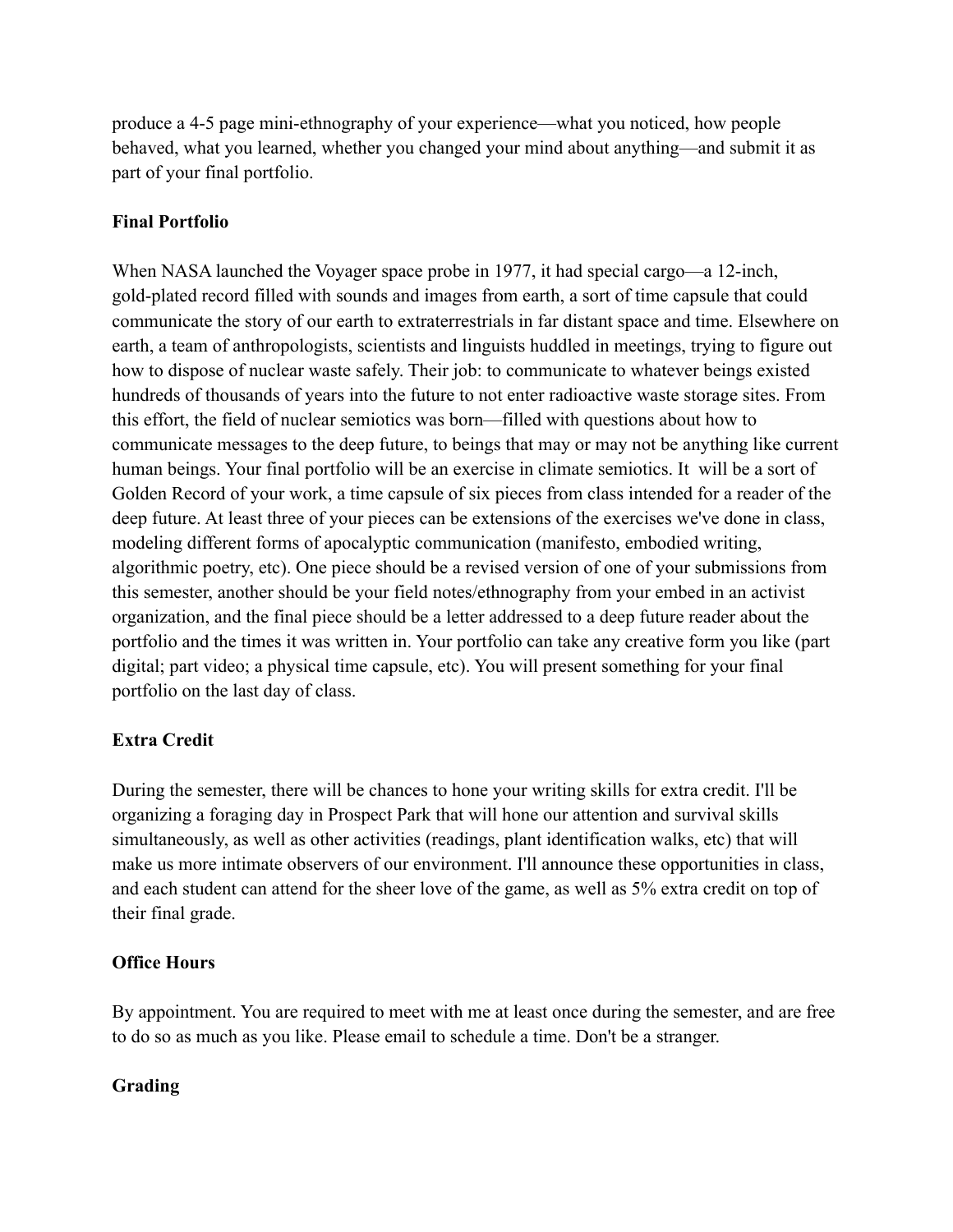### **Attendance** (10%)

Come to class, talk, contribute!

### **Workshop** (50%)

Submit three workshop pieces in each genre and attend class (!!) ready to learn from your peers on the day of your critique.

### **Reading Responses** (10%)

This includes your bullet point responses to craft readings and your one-page responses to your classmates' work.

## **Writing Exercises** (10%)

Your weekly riffs on the different craft forms we discuss in class.

### **Portfolio** (20%)

Gathering, refining and presenting your work is of utmost importance—to you, your peers, and your potential and adoring deep-future readers.

## **Extra Credit** (5%)

Attending events outside of class designed to hone your observation skills and an intimacy with your environment. (I'll announce 2-3 opportunities over the course of the semester.) Creating a field notebook with names, drawings and characteristics of ten new plants or animal species near your home. Attending a reading and submitting a one-page synopsis. Submitting your work to literary magazines.

### **POLICIES**

### **Plagiarism**

Don't do it. If you do, you'll a) fail the class, b) be reported to the department and c) be reported to the Dean for Students.

### **Electronics**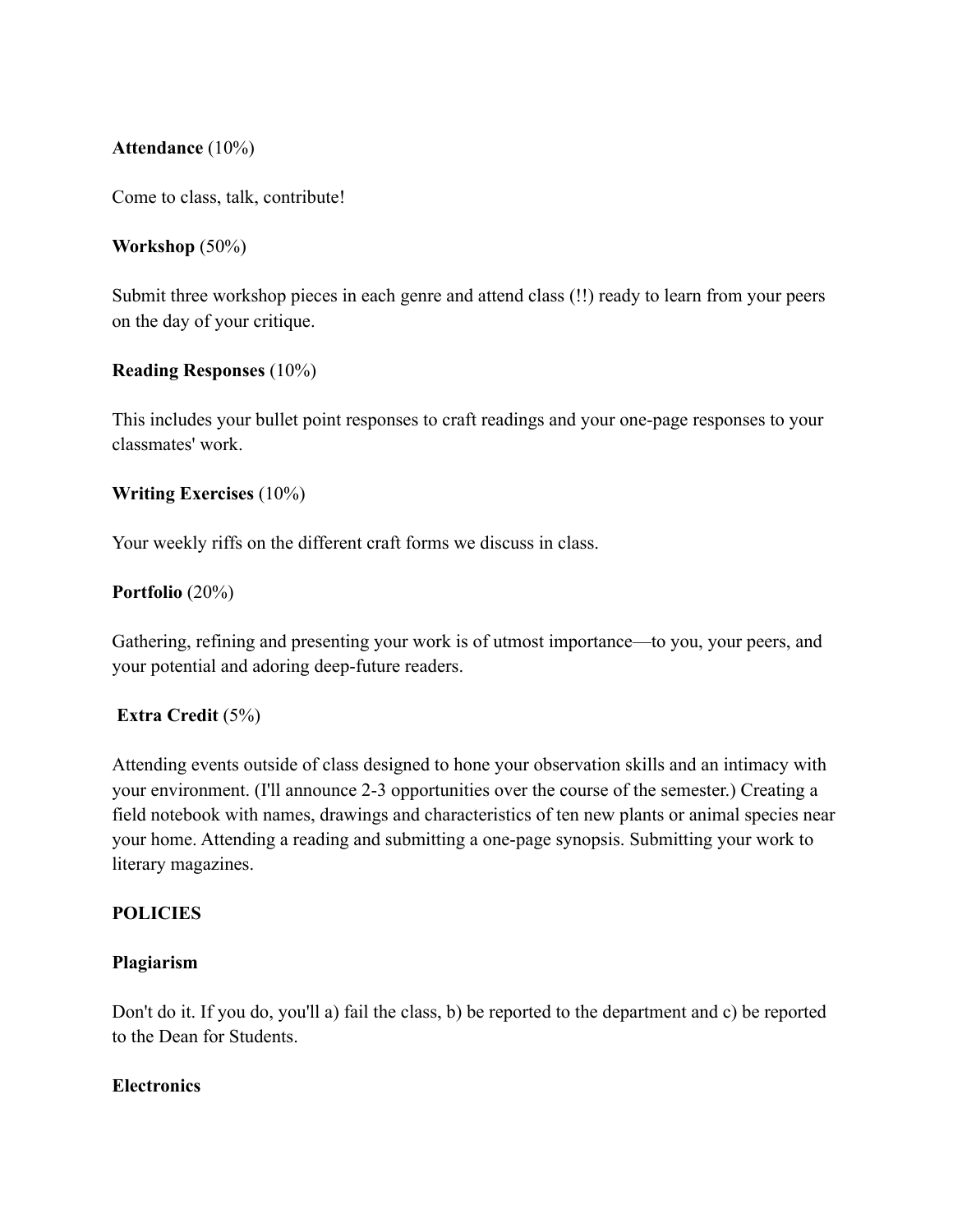No. Unless we are engaging with digital art pieces, leave phones and computers in your bag and bask in the presence and shine of your IRL peers. (If need accommodations for accessibility reasons, speak with me and we can arrange something.)

## **Attendance**

You will be allowed two unexcused absences. After that, your grade will drop by half letter for each additional absence. Being more than 20 minutes late is considered an absence. Any planned absences (for religious holidays or scheduling conflicts) should be communicated to me in advance.

Attendance is key for getting the most out of this class. However, I understand that you have a life outside of class and extenuating circumstances might come up. In that spirit, you will be allowed one personal health day. This means that if you haven't completed the readings, you may email me in advance and tell me you are taking your personal day. I will still expect you to show up for class, but will know that you are not able to engage with the work that day. If you are struggling with the pace or content of the readings or have extenuating life circumstances that make it difficult to complete assignments, please talk to me (sooner than later) and we can discuss accommodations.

# **Disability Disclosure Statement & Resources**

Academic accommodations are available to any student with a chronic, psychological, visual, mobility, learning disability, or who is deaf or hard of hearing. Please register with the Moses Center for Students with Disabilities at 212-998-4980.

NYU's Henry and Lucy Moses Center for Students with Disabilities 726 Broadway, 2nd Floor, New York, NY 10003-6675 Telephone: 212-998-4980 Voice/TTY Fax: 212-995-4114 Web site: http://www.nyu.edu/csd

## **Student Wellness Policies & Resources**

In this class, we'll be sharing fiction and non-fiction work. If you submit fiction, we'll assume the speaker is fictional. If you submit non-fiction, we'll assume, broadly, that the speaker is you. I understand that writing often explores difficult or even disturbing topics. That being said, I'll be alert to content that deals with abuse, violence, self-harm, or extreme mental distress. If your submissions include these themes, please send an email putting your piece in context prior to class. If you would like to talk through how to write about these topics, I am available for office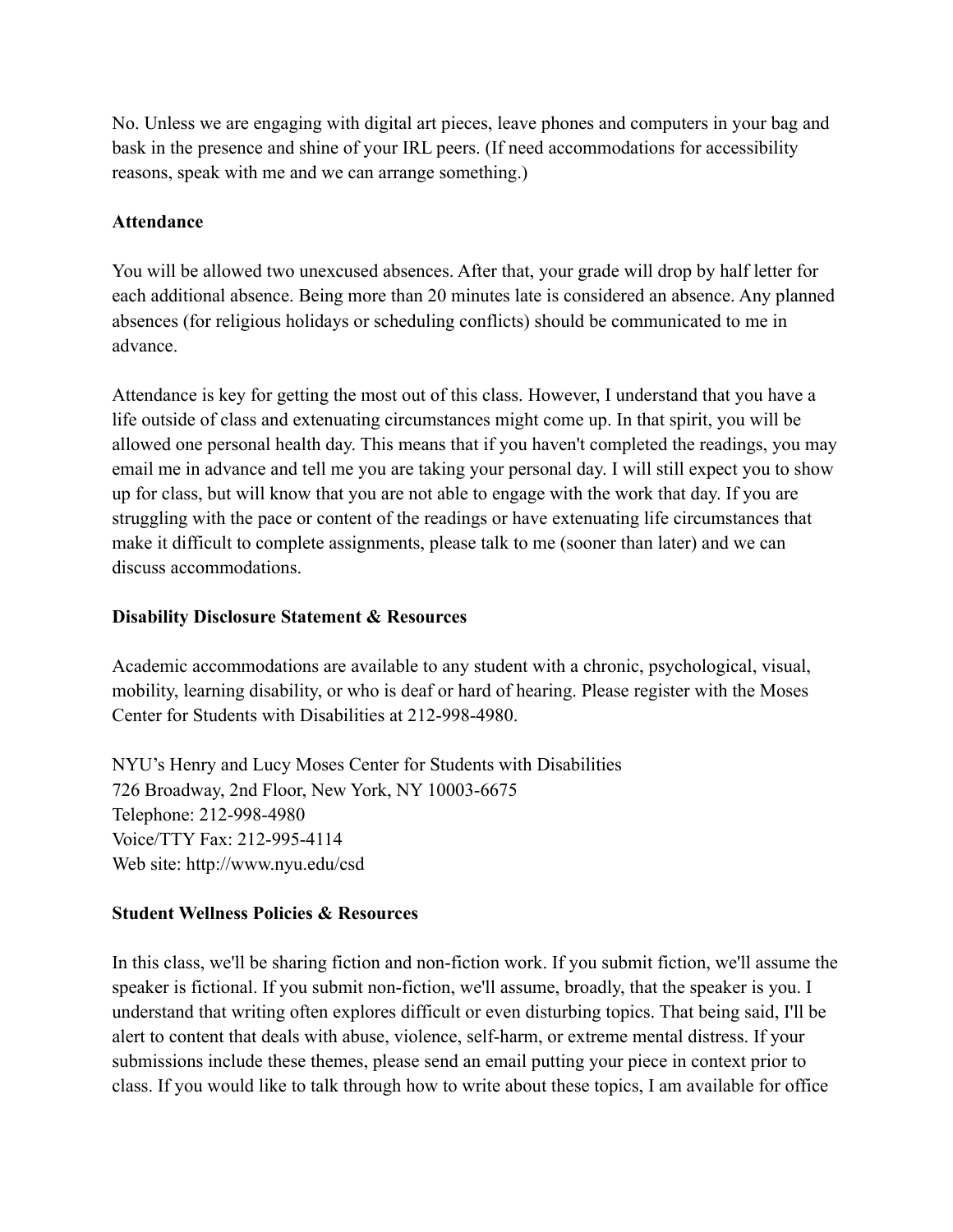hours. And if you need support in any way, please reach out and I can connect you to the NYU Wellness Center.

Counseling Services: 726 Broadway New York, NY 10003 (212) 998-4780 Wellness Center: 24-hour hotline at (212) 443-9999 Email wellness.exchange@nyu.edu

**SCHEDULE** (subject to change and whims)

### **Mon, Jan 24**

#### **Hello, hi, and a dictionary for the Anthropocene**

Intros, syllabus review, workshop schedule and expectations

### **(To be read/viewed before the first day of class):**

"The Words We Do Not Understand" by Andri Snaer Magnasson

"The Bureau for Linguistical Reality" (website) by Alicia Escott and Heidi Quante

### **Wed, Jan 26**

#### **The problem**

Excerpt, "This Changes Everything: Capitalism vs. the Climate" by Naomi Klein

Excerpt, "Notes From an Apocalypse" by Mark O'Connell

"Did it Ever Occur to You that Maybe You're Falling in Love?" (poem) by Ailish Hopper "Anthropocene Pastoral" (poem) by Catherine Piece

#### **Mon, Jan 31**

#### **The other problem**

*Apocalypse art*. "Generation Anthropocene" by Robert Macfarlane

*The unwritable.* Excerpt, "The Great Derangement" by Amitav Ghosh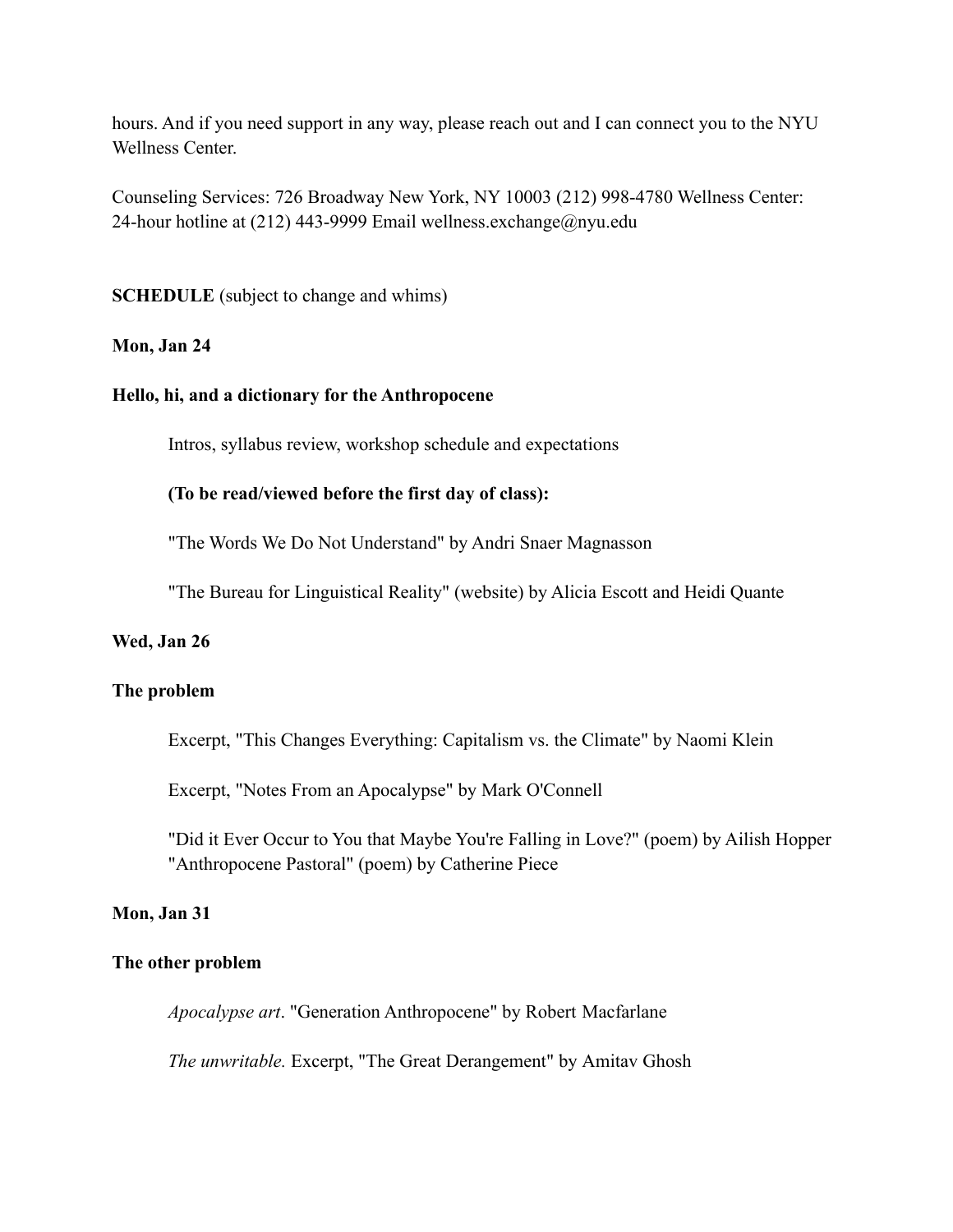*The unimaginable.* "The Climate Crisis is Worse Than You Imagined. Here's What Happens if You Try." by Elizabeth Weil

### **Wed, Feb 1**

#### **Embeddedness**

"The View From Nowhere" and "Standing in the Rising Water" (podcast) by Lewis Raven Wallace

Excerpt, "Direct Action" by David Graeber

"Come Sunday" (podcast) by Vann R. Newkirk II

"What Does the Earth Say?" (poem) by William E. Stafford

#### **Mon, Feb 7**

### **Embodiment**

*Writing from inside the event.* "The Invitation" by Barry Lopez.

*Writing from the dreamscape*. Excerpt, "From Where You Dream" by Robert Olen Butler.

*Writing from the afterlife.* "Learning How to Die in the Anthropocene" by Roy Scranton.

#### **Wed, Feb 9**

### **Prophecy**

Excerpt, "Parable of the Sower," by Octavia Butler

"Meet Reverend Billy, Preacher of the Climate Apocalypse" (with video)

Excerpt, "Book of Revelation"

"The Second Coming" (poem) by W.B. Yeats "On the Fifth Day" (poem) by Jane Hirschfield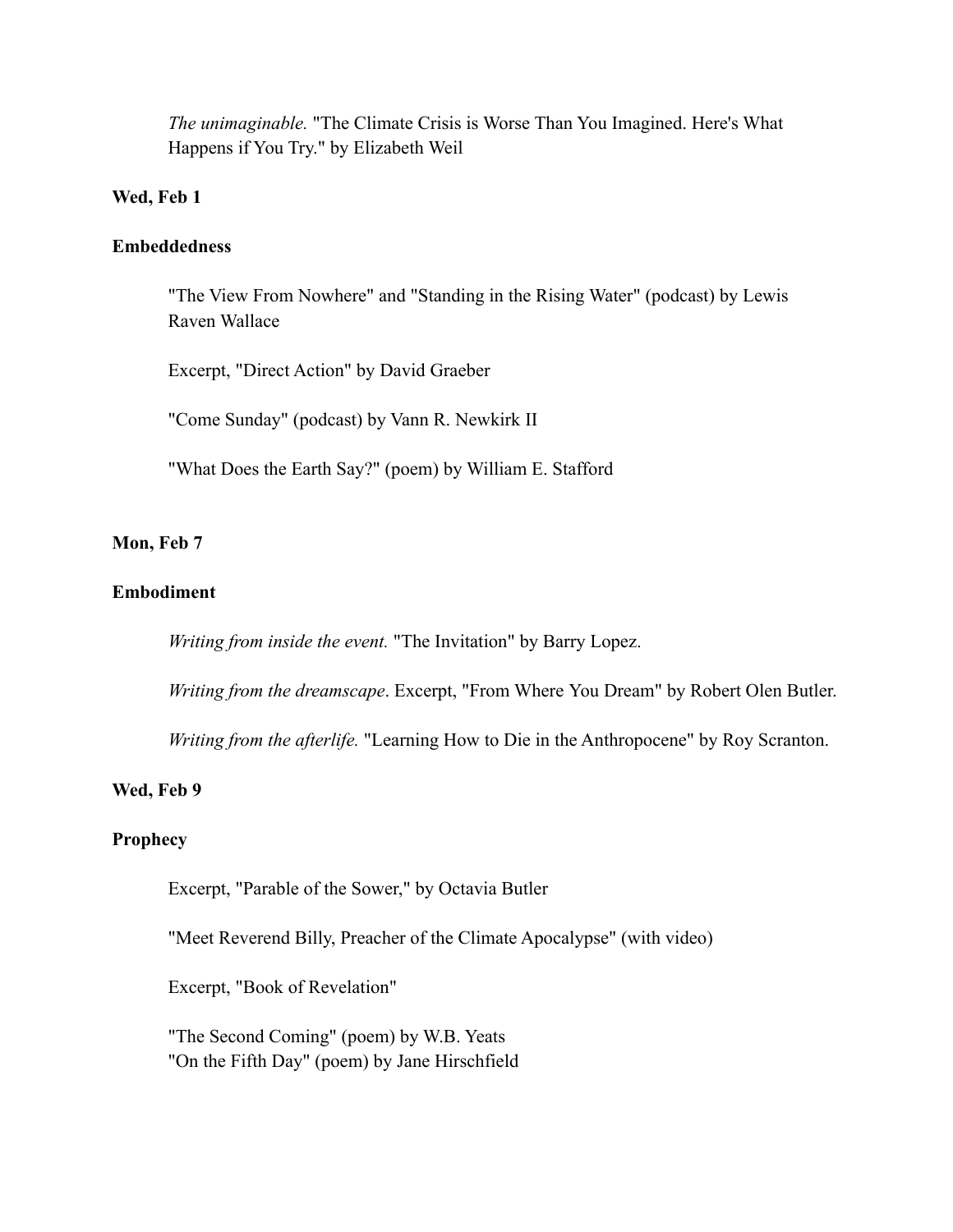#### **Mon, Feb 14**

#### **Manifesto**

"Dark Mountain Manifesto" by Paul Kingsnorth and Dougald Hine

"Eco-sex manifesto" by Annie Sprinkle and Beth Stephens

Excerpt, "Staying With the Trouble" by Donna Haraway.

"Elegiac Fields Avenue" and "Ars Moriendi" (poems) by Ben Aleshire "Dead Stars" (poem) by Ada Limon

#### **Wed, Feb 16**

#### **Epistle**

"Weather" by Jenny Offill

"The Hiding Place," from *Underland* by Robert Macfarlane

"Letters Sent Sometime After the Continents Separated" (art piece) by Alicia Escott

#### **Mon, Feb 21—No class**

#### **Wed, Feb 23**

### **Experiments**

Waikiki Blackout Poetry Project by No'u Revilla and students

Algorithmic/cut-up poetry (presenter TBA)

Oracular poetry (TBA)

## **Mon, Feb 28**

### **Oral Histories and**

Excerpt, "Gold Flame Citrus" by Claire Vaye Watkins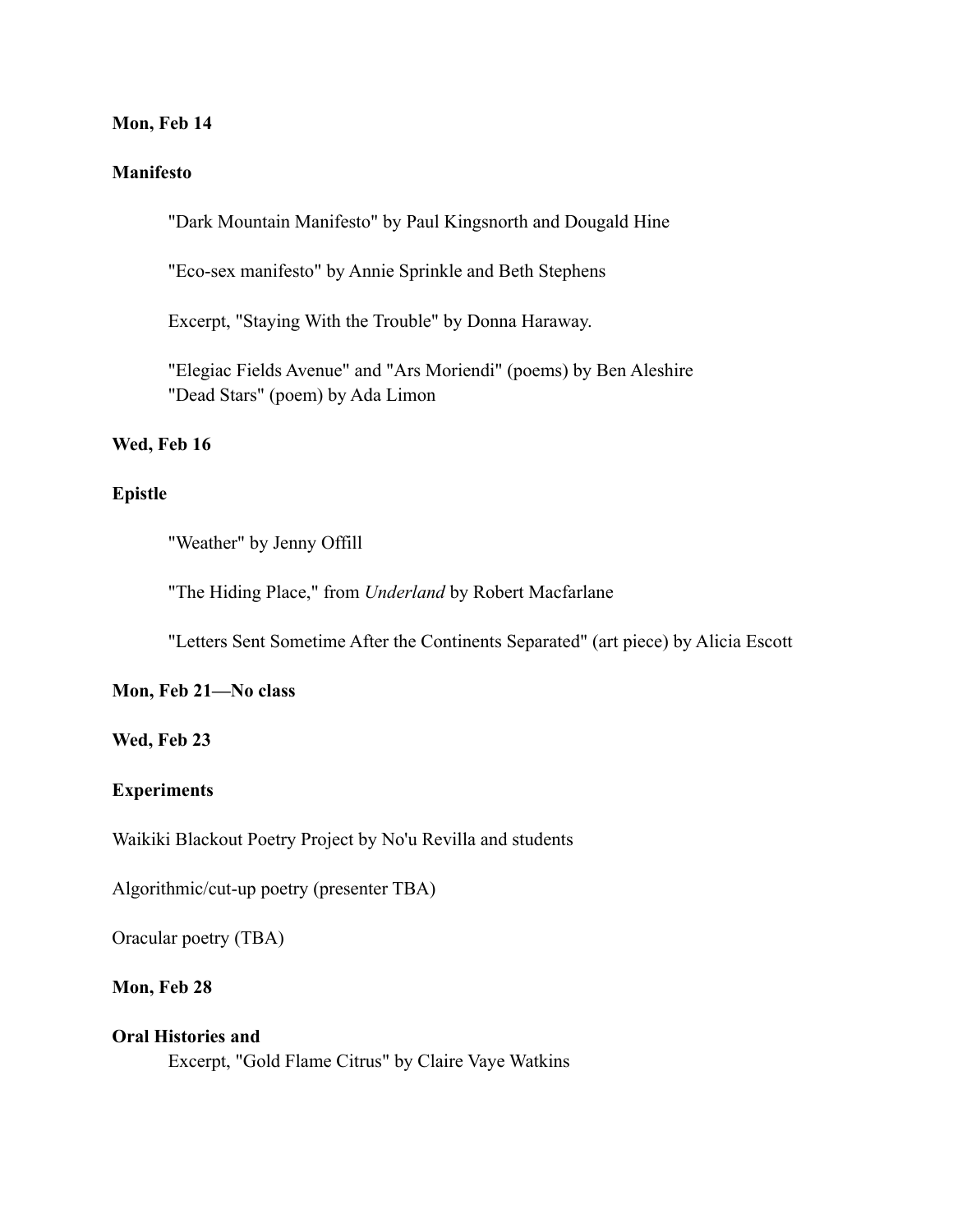Excerpt, "Paradise: One Town's Struggle to Survive an American Wildfire" by Lizzie Johnson

"Man on the TV Say" (poem) by Patricia Smith

#### **Wed, March 2**

#### **Subjects and Subjectivity**

"Learning the Grammar of Animacy," from *Braiding Sweetgrass* by Robin Wall Kimmerer

Excerpt, "How to Be Animal" by Melanie Challenger

"A Journey into the Animal Mind" by Ross Anderson

"Characteristics of Life" (poem) by Camille T. Dungy

# **Mon, March 7**

#### **Write Like an Animal**

*The Infamous Bengal Ming* by Rajesh [Parameswaran](https://granta.com/contributor/rajesh-parameswaran/)

Excerpt, *"The Overstory"* by Richard Powers

Excerpt, "Becoming Animal," by David Abram

"Becoming a Horse" (poem) by Ross Gay

### **Wed, March 9**

### **Stunts**

Excerpt, *"How to Be a Beast"* by Charles Foster

"Heaven or High Water" by Sarah Miller

"Grandpa" episode from *High Maintenance* (tv) by Ben Sinclair and Katja Blichfeld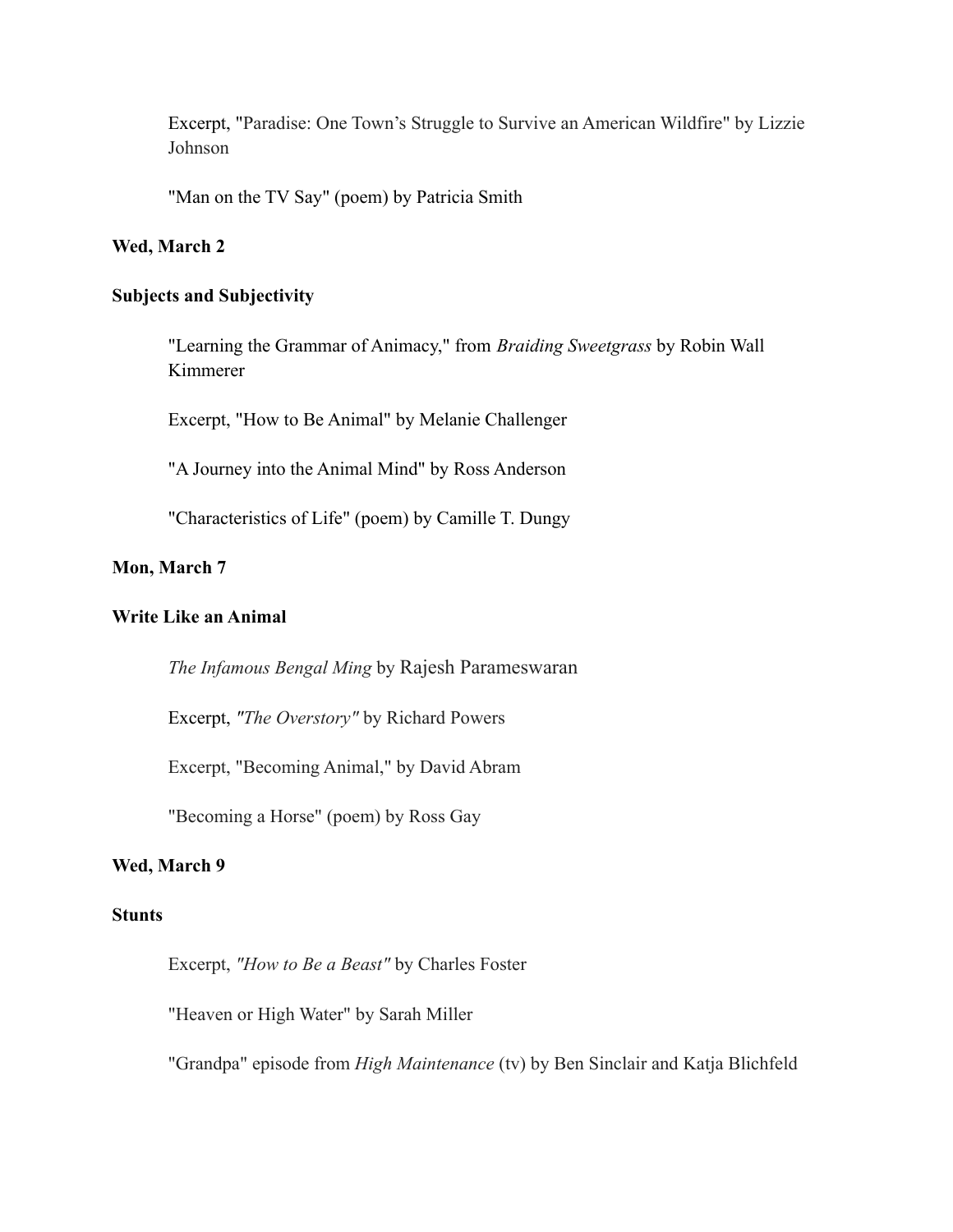"Water Makes Us Wet" (video) byAnnie Sprinkle and Beth Stephens

### **March 14-20**

### **Spring break, no class**

### **Mon, Mar 21**

## **Elegy**

"Loving a Vanishing World" by Emily Johnston "Endlings" by Harriet Riley

"Zoo of Extinct Animals" Snapchat AR experience by Sebastian Koseda "For a Coming Extinction" (poem) by W.S. Merwin "All I Cannot Save" (poem) by Adrienne Rich

## **Wed, Mar 23**

### **(Anti?) Redemption**

Excerpt, "Carbon Ideologies" by William T. Vollman Excerpt, "The Mushroom at the End of the World: On the Possibility of Life in Capitalist Ruins" by Anna Tsing "The Big Picture" (poem) by Ellen Bass

### **Group 1 and 2 submission**

Mon, Mar 28

Group 1 workshop Group 3 submission

Wed, Mar 30

Group 2 workshop Group 4 submission

Mon, Apr 4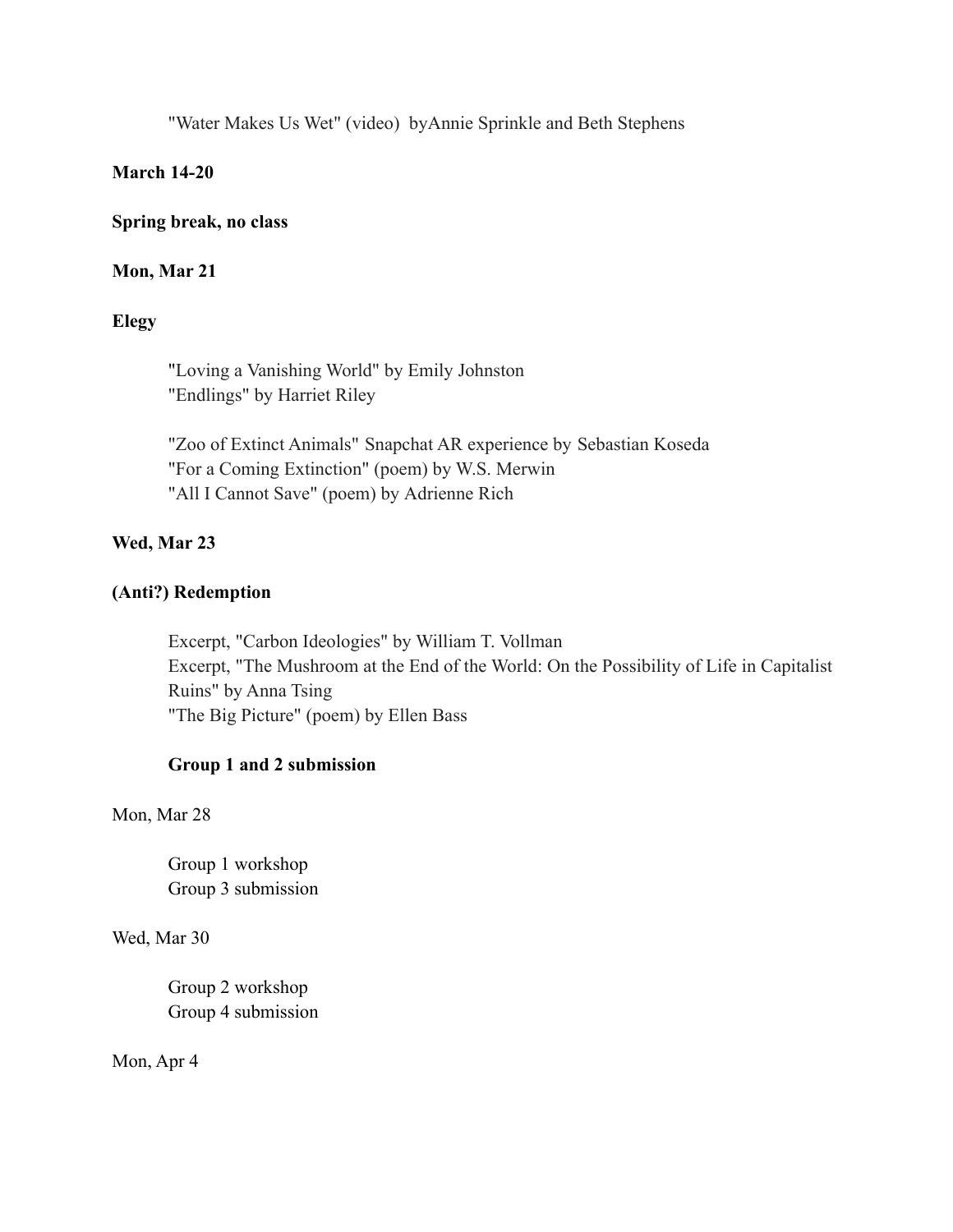Group 3 workshop Group 1 submission

### Wed, Apr 6

Group 4 workshop Group 2 submission

# Mon, Apr 11

Group 1 workshop Group 3 submission

#### Wed, Apr 13

Group 2 workshop Group 4 submission

# Mon, Apr 18

Group 3 workshop Group 1 submission

#### Wed, Apr 20

Group 4 workshop Group 2 submission

# Mon, Apr 25

Group 1 workshop Group 3 submission

## Wed, Apr 27

Group 2 workshop Group 4 submission

# Mon, May 2

Group 3 workshop